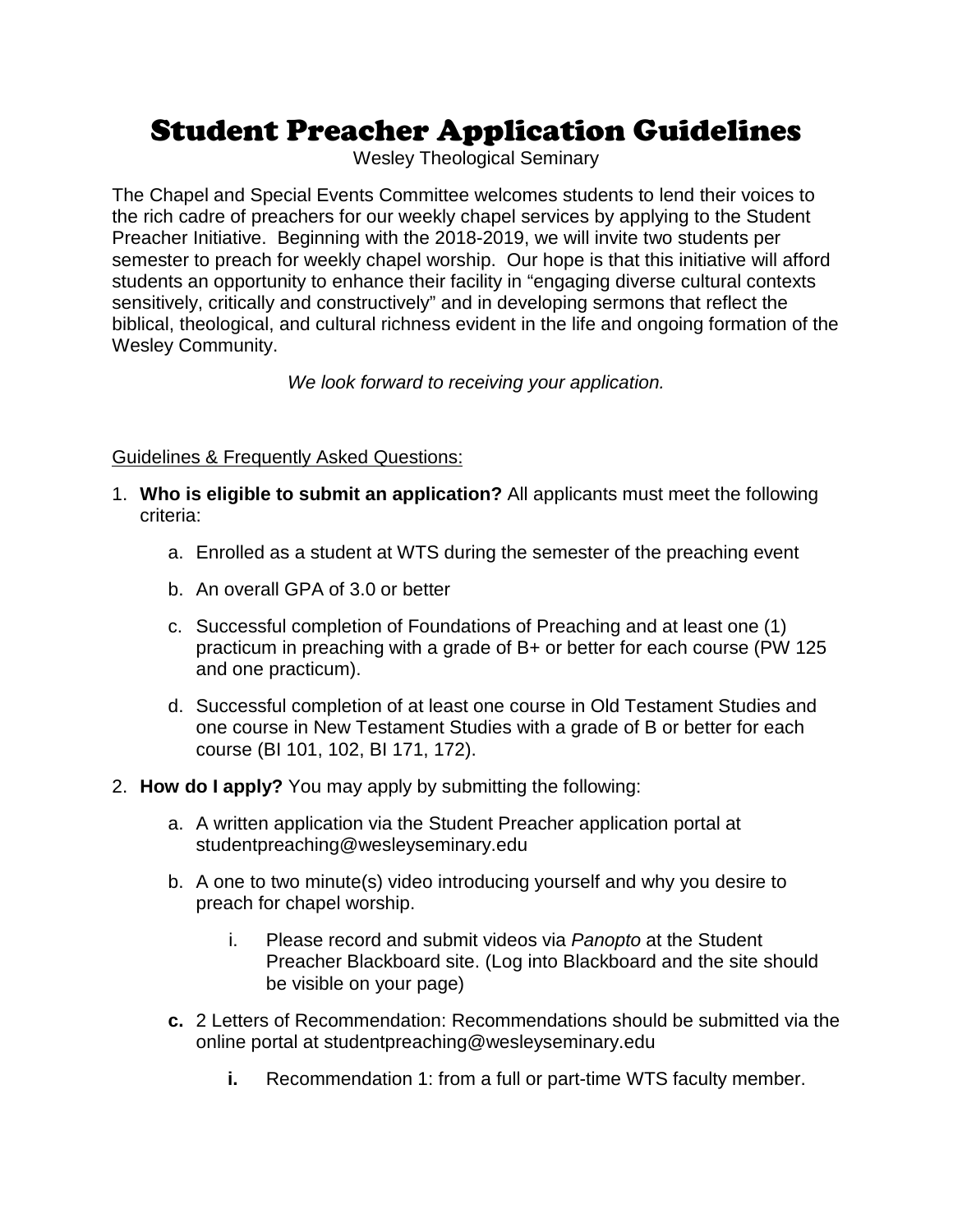- **ii.** Recommendation 2: from someone with intimate knowledge of the your skills and abilities in preaching (senior pastor, pastoral mentor, District Superintendent, Presiding Elder, denominational leader, second faculty member, ordained ministry associate).
- **iii.** A faculty nomination may serve as one letter of recommendation. *Please see #3.*
- d. A video or audio-recorded sermon from a live worship service with sermon manuscript (not from a class).
	- i. Please upload your video or audio-recorded sermon to Blackboard via *Panopto* at the Student Preacher Blackboard site. (Login your Blackboard account and the Student Preacher Blackboard site should be visible on your page).

## 3. **Must I be nominated by a faculty member in order to apply?** No

- a. There are two methods by which the Student Preacher Selection Committee may become aware of your interest in preaching for chapel worship.
	- i. You may indicate your interest by beginning the application process as outlined in #2 above. The Committee will review your application upon receipt of the completed application.
	- ii. A faculty, staff, student or administrator may nominate you by completing the Student Preacher Nomination/Recommendation Form at studentpreaching@wesleyseminary.edu. The Committee will notify you regarding the nomination and invite you to begin the application process.
		- 1. Nominations from Wesley faculty will serve as the faculty recommendation.
- 4. **Who will comprise the Student Preacher Selection Committee (SPSC)?** The 3 to 5 member SPSC will include faculty members from preaching and worship and biblical studies, the Chapel Elder or representative, and representatives from the Worship Planning Committee, Student Leadership Council, and Community Life.
- 5. **Who approves the SPSC 's recommendation?** The Chapel and Special Events Committee.
- 6. **How will selected students be notified?** The chairperson on the Chapel and Special Events Committee will email selected students and coordinate the preaching date(s) with the Chapel Planning Committee.
- 7. **Will all applicants receive notice that final selections have been made?** Yes. All applicants should expect to receive an email regarding the resolution of their application.